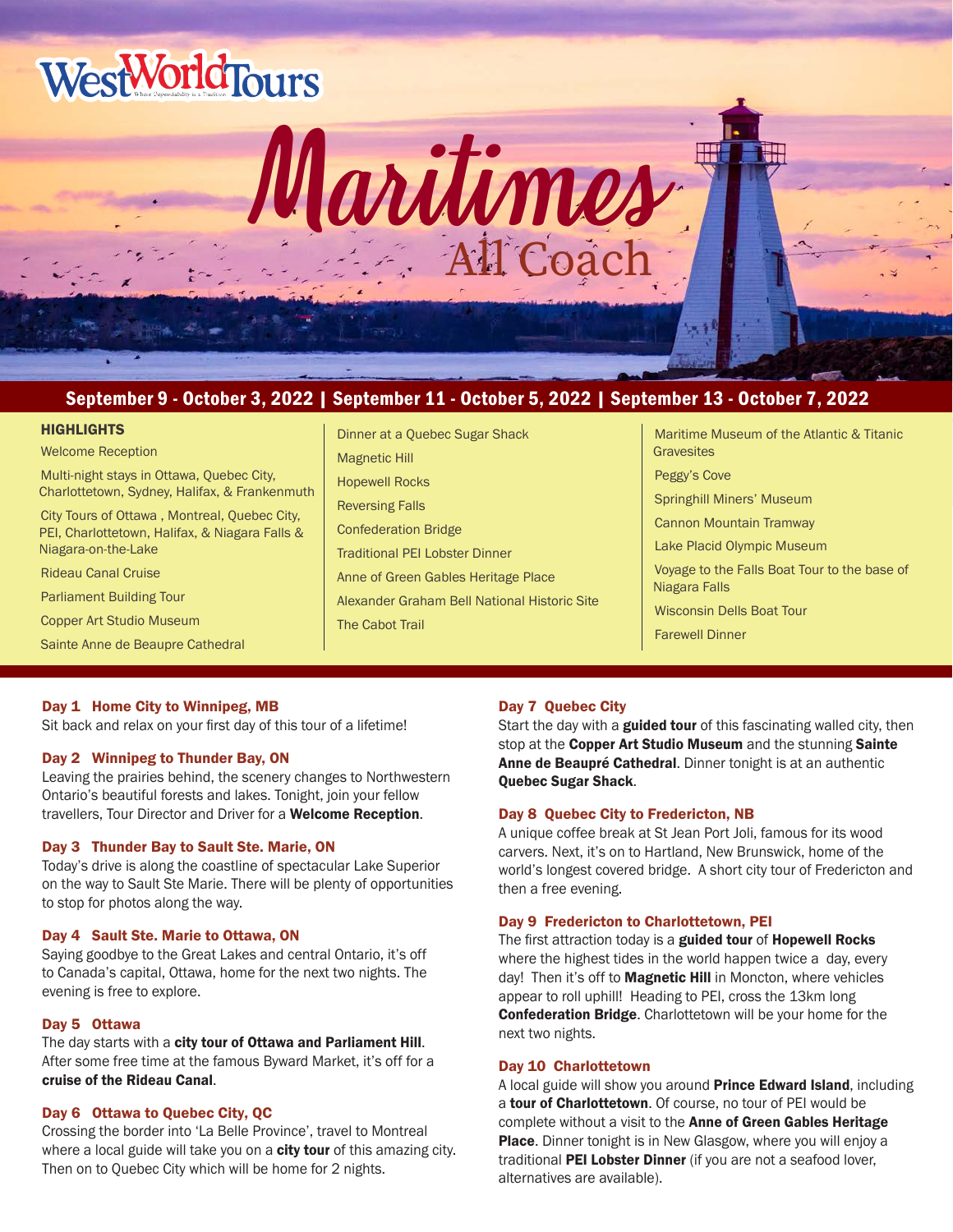

### Day 11 Charlottetown to Sydney, NS

Cross the Northumberland Strait to Caribou, NS by ferry, and then follow the beautiful coastline of Nova Scotia north to scenic Cape **Breton Island** on the way to Sydney, home for two nights.

### Day 12 Cabot Trail

Today travel the breath-taking **Cabot Trail**, the most photographed and scenic highway in Canada. There will be lots of photo stops along the way. You will also visit the Alexander Graham Bell National Historic Site today.

#### Day 13 Sydney to Halifax, NS

Today a historic city tour of Halifax includes a visit to Fairview Lawn Cemetery where there are gravesites of some of the passengers on the ill-fated Titanic.

### Day 14 Halifax

With a free morning to explore on your own, perhaps visit the always interesting Canadian Museum of Immigration at Pier 51. In the afternoon, the Maritime Museum of the Atlantic is on the agenda and then out to the most photographed village in Canada, Peggy's Cove.

#### Day 15 Halifax to Saint John, NB

Your first stop will be at the Springhill Miners' Museum to learn about the coal mining history of Nova Scotia and the 1958 mining disaster. From there travel to Saint John, New Brunswick, stopping to see the unusual **Reversing Falls**. Your evening is free to explore.

#### Day 16 Saint John to Gorham, NH

Fall scenery should really be dominant today, as you cross the border into the U.S. and the states of Maine and New Hampshire.

#### Day 17 Gorham to Lake Placid, NY

A short drive takes you to the White Mountain Forest Park and the Cannon Mountain Tramway. This aerial tramway whisks you above the timberline to the 4,200 ft summit where you can see the mountains of 4 states and Canada! Your lunch today is included. Enjoy a short ferry crossing on Lake Champlain before arriving at Lake Placid.

#### Day 18 Lake Placid to Victor

Before leaving Lake Placid, a visit to the Lake Placid Olympic Museum. Housed in the same building where Sonja Henie won Olympic gold in 1932 and the U.S. Hockey Team's Miracle on Ice took place in 1980. It overlooks the speedskating oval where Eric Heiden won his unprecedented five gold medals in 1980. Then it's a beautiful scenic drive through the famed Adirondacks. The fall foliage should be spectacular!

#### Day 19 Victor to Niagara Falls, ON

An early arrival into Niagara Falls today. Prepare to get a little wet as you get up close and personal with the falls on the Voyage to the Falls Boat Tour. This sturdy vessel takes you to the base of the falls where the water thunders all around. These tours have operated continuously since 1846! Joined by a local guide this afternoon, tour town and Niagara on the Lake.

#### Day 20 Niagara Falls to Frankenmuth, MI

Today cross into Michigan and head for Frankenmuth. This Bavarian-style town is home to a year-round Christmas store that boasts 50,000 ornaments.

#### Day 21 Frankenmuth

Enjoy some free time to explore Frankenmuth today. An authentic Bavarian chicken dinner is included this evening.

# Day 22 Frankenmuth to Rockford, IL

You should see some great fall foliage on our way to Rockford. What a contrast to the glass towers of downtown Chicago.

### Day 23 Rockford to Minneapolis, MN

Today includes a **boat tour of the Upper Dells** at Wisconsin Dells. Cruising through an awesome path cut by ancient glaciers. You'll pass under pine-crowned cliffs, navigate winding river narrows, and view iconic sandstone formations like Chimney Rock, Blackhawk's Profile and Romance Cliff. This evening, join your new friends. Tour Director and Driver for a WestWorld Tours Farewell Dinner.